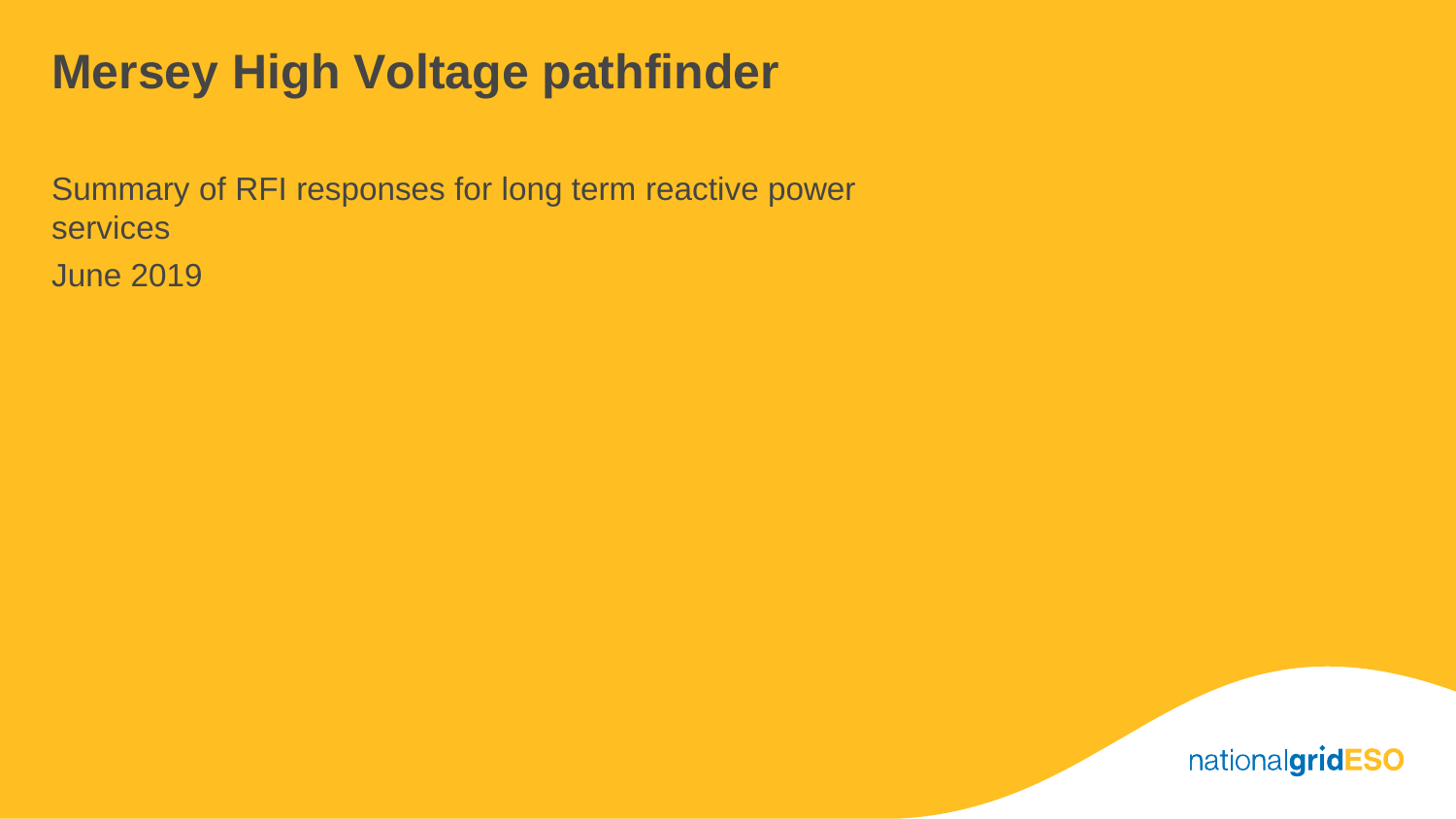

**We published a Request for Information (RFI) at the end of March as part of the Mersey voltage pathfinder. The voltage pathfinder presents an opportunity for market-based options to compete with network owner options to provide reactive power service.** 

The RFI looks specifically for options to control high voltage, a reactive power (absorption) requirement of up to 200MVAr, within the Mersey region for a period of up to 10 years from 28 March 2021.

The RFI closed on 24 May. We have received responses from 17 potential providers.



**NUMBER OF OPTIONS BY ASSET TYPE**

**SIZE OF OPTIONS (MVAR) BY ASSET TYPE**

nationalgridESO